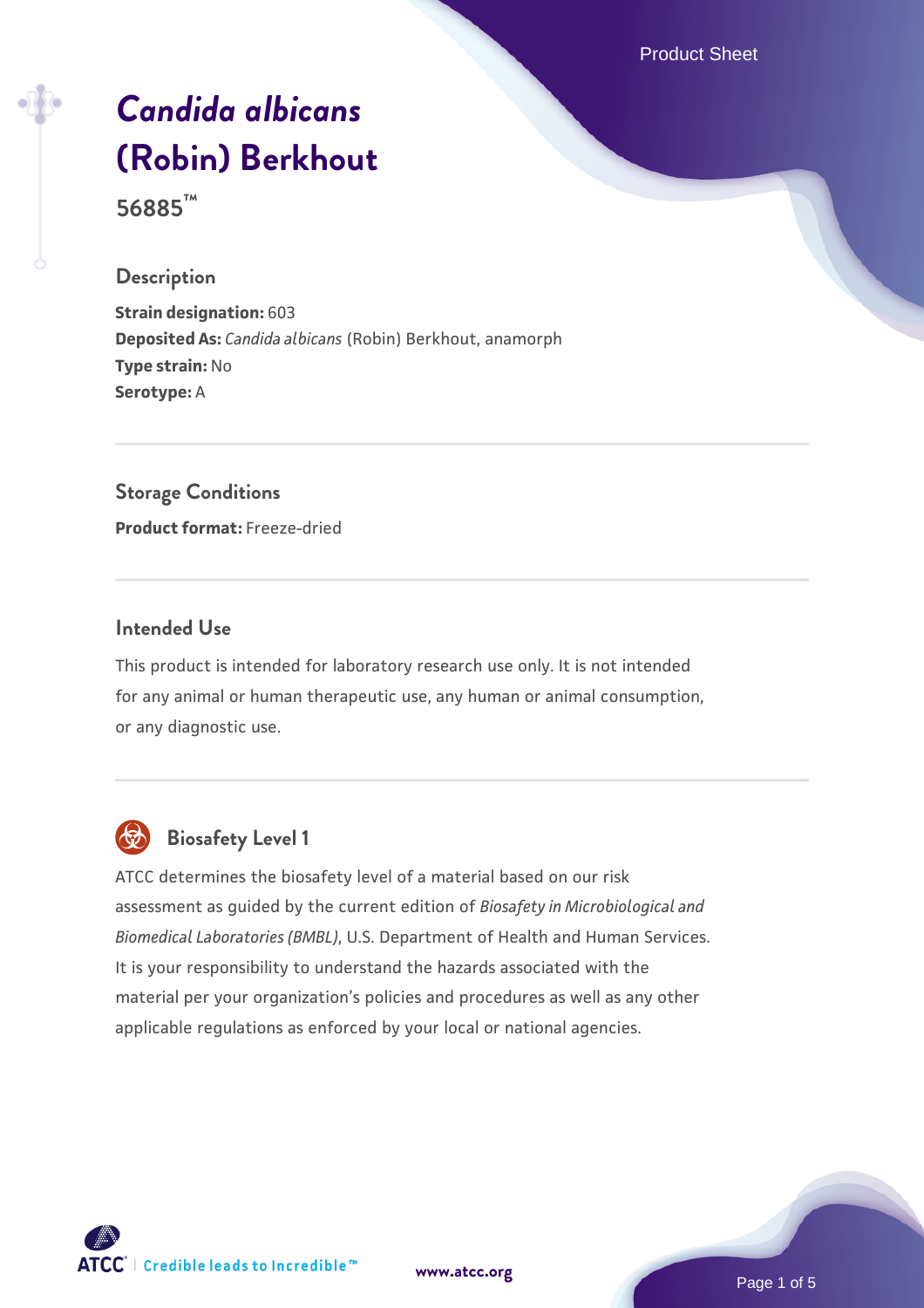#### **[Candida albicans](https://www.atcc.org/products/56885) [\(Robin\) Berkhout](https://www.atcc.org/products/56885) Candida albicans** (Robin) Berkhout **56885**

ATCC highly recommends that appropriate personal protective equipment is always used when handling vials. For cultures that require storage in liquid nitrogen, it is important to note that some vials may leak when submersed in liquid nitrogen and will slowly fill with liquid nitrogen. Upon thawing, the conversion of the liquid nitrogen back to its gas phase may result in the vial exploding or blowing off its cap with dangerous force creating flying debris. Unless necessary, ATCC recommends that these cultures be stored in the vapor phase of liquid nitrogen rather than submersed in liquid nitrogen.

# **Certificate of Analysis**

For batch-specific test results, refer to the applicable certificate of analysis that can be found at www.atcc.org.

# **Growth Conditions**

**Medium:**  [ATCC Medium 200: YM agar or YM broth](https://www.atcc.org/-/media/product-assets/documents/microbial-media-formulations/2/0/0/atcc-medium-200.pdf?rev=ac40fd74dc13433a809367b0b9da30fc) **Temperature:** 25°C

## **Material Citation**

If use of this material results in a scientific publication, please cite the material in the following manner: *Candida albicans* (Robin) Berkhout (ATCC 56885)

**[www.atcc.org](http://www.atcc.org)**

**References**





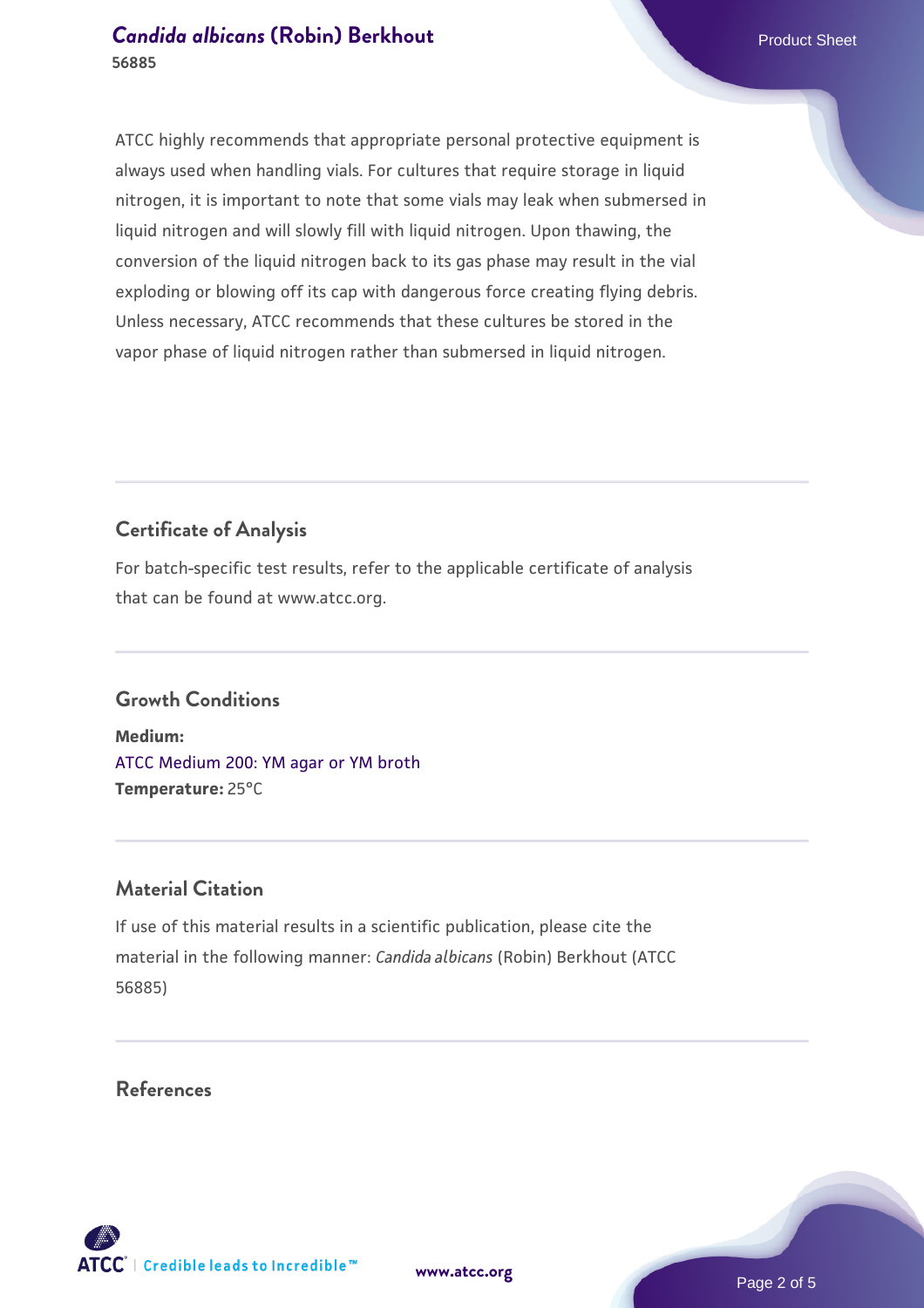#### **[Candida albicans](https://www.atcc.org/products/56885) [\(Robin\) Berkhout](https://www.atcc.org/products/56885) Candida albicans** (Robin) Berkhout **56885**

References and other information relating to this material are available at www.atcc.org.

#### **Warranty**

The product is provided 'AS IS' and the viability of ATCC® products is warranted for 30 days from the date of shipment, provided that the customer has stored and handled the product according to the information included on the product information sheet, website, and Certificate of Analysis. For living cultures, ATCC lists the media formulation and reagents that have been found to be effective for the product. While other unspecified media and reagents may also produce satisfactory results, a change in the ATCC and/or depositor-recommended protocols may affect the recovery, growth, and/or function of the product. If an alternative medium formulation or reagent is used, the ATCC warranty for viability is no longer valid. Except as expressly set forth herein, no other warranties of any kind are provided, express or implied, including, but not limited to, any implied warranties of merchantability, fitness for a particular purpose, manufacture according to cGMP standards, typicality, safety, accuracy, and/or noninfringement.

#### **Disclaimers**

This product is intended for laboratory research use only. It is not intended for any animal or human therapeutic use, any human or animal consumption, or any diagnostic use. Any proposed commercial use is prohibited without a license from ATCC.

While ATCC uses reasonable efforts to include accurate and up-to-date information on this product sheet, ATCC makes no warranties or representations as to its accuracy. Citations from scientific literature and patents are provided for informational purposes only. ATCC does not warrant





Page 3 of 5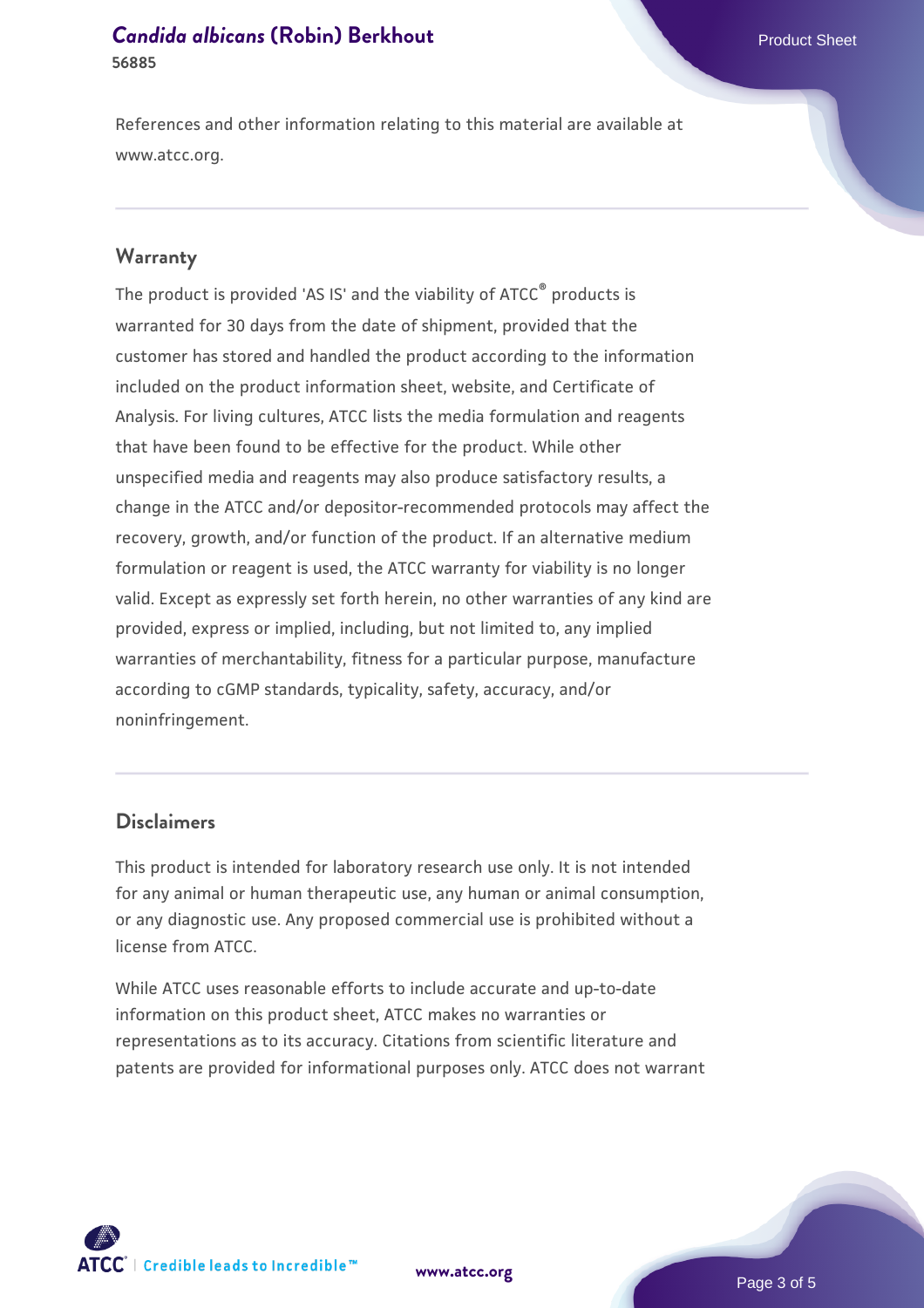#### **[Candida albicans](https://www.atcc.org/products/56885) [\(Robin\) Berkhout](https://www.atcc.org/products/56885) Candida albicans** (Robin) Berkhout **56885**

that such information has been confirmed to be accurate or complete and the customer bears the sole responsibility of confirming the accuracy and completeness of any such information.

This product is sent on the condition that the customer is responsible for and assumes all risk and responsibility in connection with the receipt, handling, storage, disposal, and use of the ATCC product including without limitation taking all appropriate safety and handling precautions to minimize health or environmental risk. As a condition of receiving the material, the customer agrees that any activity undertaken with the ATCC product and any progeny or modifications will be conducted in compliance with all applicable laws, regulations, and guidelines. This product is provided 'AS IS' with no representations or warranties whatsoever except as expressly set forth herein and in no event shall ATCC, its parents, subsidiaries, directors, officers, agents, employees, assigns, successors, and affiliates be liable for indirect, special, incidental, or consequential damages of any kind in connection with or arising out of the customer's use of the product. While reasonable effort is made to ensure authenticity and reliability of materials on deposit, ATCC is not liable for damages arising from the misidentification or misrepresentation of such materials.

Please see the material transfer agreement (MTA) for further details regarding the use of this product. The MTA is available at www.atcc.org.

## **Copyright and Trademark Information**

© ATCC 2021. All rights reserved. ATCC is a registered trademark of the American Type Culture Collection.

#### **Revision**

This information on this document was last updated on 2021-05-19

### **Contact Information**



**[www.atcc.org](http://www.atcc.org)**